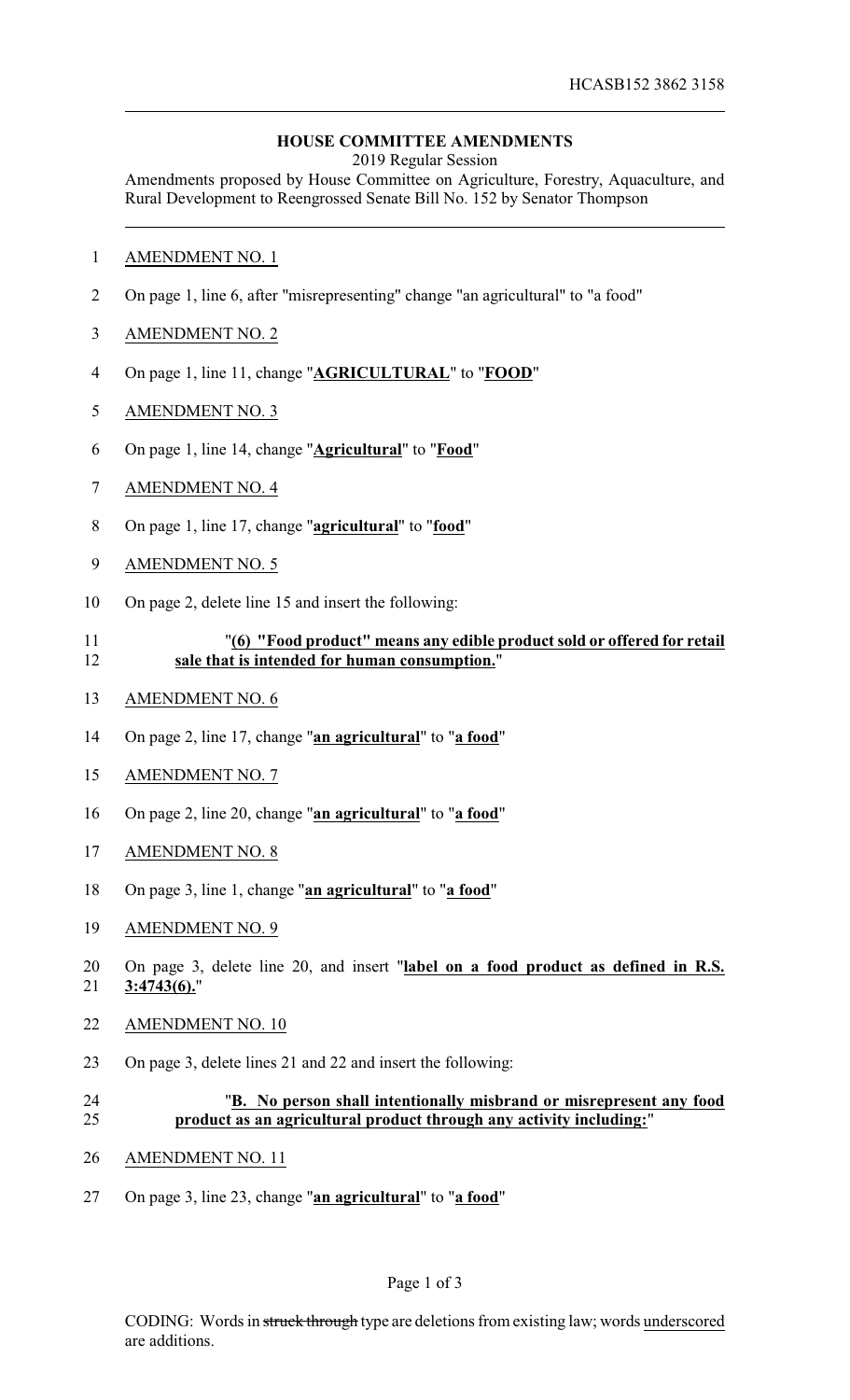- AMENDMENT NO. 12
- On page 3, delete line 24 and insert the following:
- "**(2) Selling a food product under the name of an agricultural product.**"
- AMENDMENT NO. 13
- On page 3, delete line 25 and insert the following:

## "**(3) Representing a food product as an agricultural product for which a definition**"

- AMENDMENT NO. 14
- On page 3, line 28, change "**agricultural**" to "**food**"
- AMENDMENT NO. 15
- On page 3, line 29, change "**agricultural**" to "**food**"
- AMENDMENT NO. 16
- On page 4, line 4, change "**an agricultural**" to "**a food**"
- AMENDMENT NO. 17
- On page 4, line 5, change "**agricultural**" to "**food**"
- AMENDMENT NO. 18
- On page 4, line 8, after "**Representing**" change "**an agricultural**" to "**a food**" and at the end
- of the line change "**agricultural**" to "**food**"
- AMENDMENT NO. 19
- On page 4, line 10, change "**an agricultural**" to "**a food**"
- AMENDMENT NO. 20
- On page 4, line 11, change "**agricultural**" to "**food**"
- AMENDMENT NO. 21
- On page 4, line 12, change "**an agricultural**" to "**a food**"
- AMENDMENT NO. 22
- On page 4, line 13, change "**agricultural**" to "**food**"
- AMENDMENT NO. 23
- On page 4, line 14, change "**an agricultural**" to "**a food**"
- AMENDMENT NO. 24
- On page 4, line 15, change "**agricultural**" to "**food**"